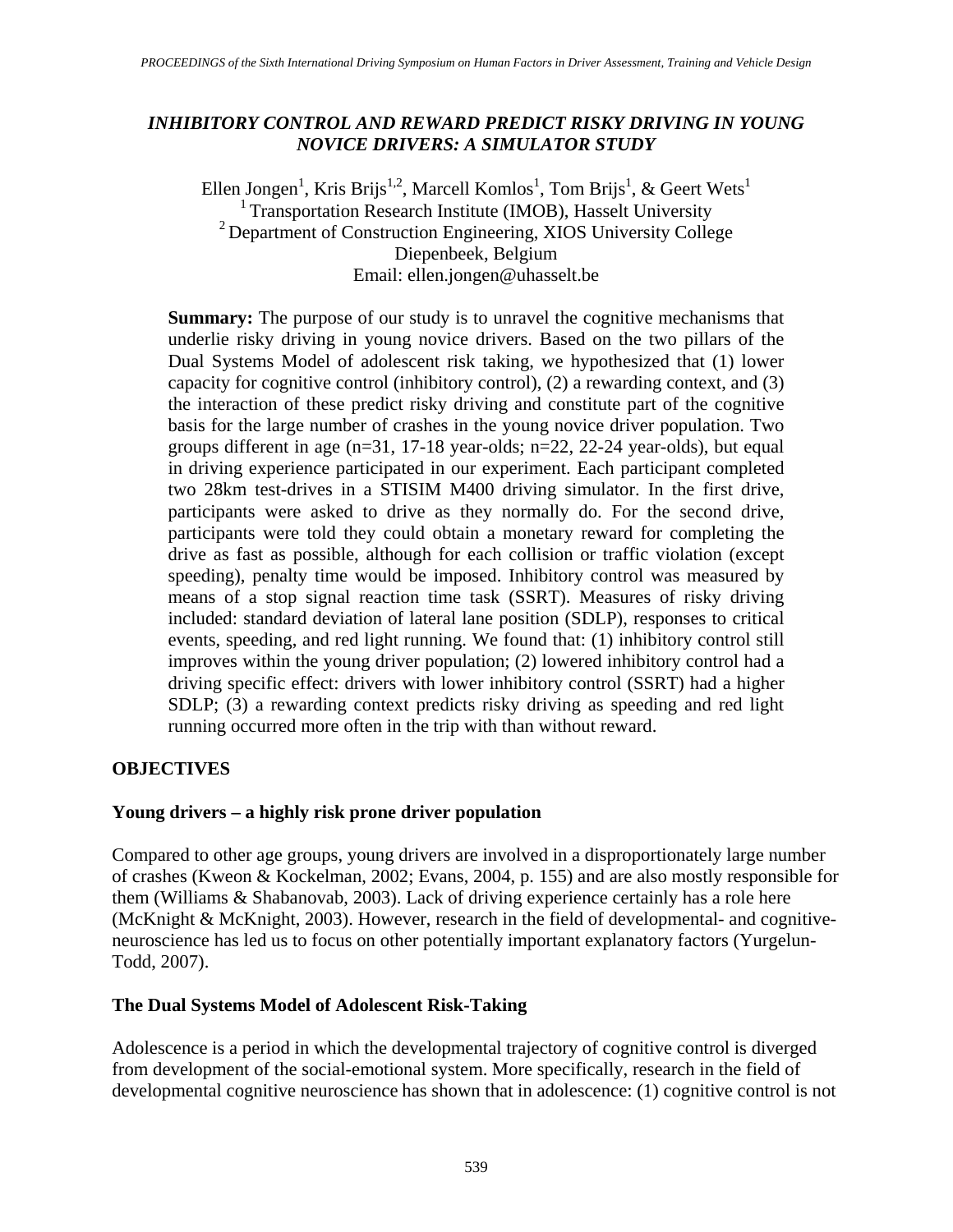yet fully developed ; (2) neurobiological changes (for instance changes in the dopaminergic system) lead to higher reward-seeking (Casey, Getz & Galvan., 2008; Steinberg, 2008 & 2010; Crone, 2009). Cognitive control is important for the regulation of complex behavior including performance of appropriate and inhibition of inappropriate actions (e.g. reward-seeking impulses that conflict with long-term plans). Since cognitive control is not fully developed during adolescence, it may be hypothesized this maturational lack of cognitive control represents an explanation, additional to lack of driving experience, for increased risk behaviour in adolescents relative to adults. In addition, in rewarding contexts, adolescents could be especially prone to risk taking behavior given that their developing cognitive control cannot inhibit their increased reward-seeking impulses.

### **Implications of the Dual Systems Model for Driving Behavior**

The first study showing evidence for increased risky driving in adolescents versus adults when the social-emotional system is triggered used a driving video game (Gardner & Steinberg, 2005). A stronger increase in risky driving was shown in adolescents than adults when participants played the game in the presence of peers. However, no tests of cognitive control were conducted to verify the suggested developmental differences in cognitive control between adolescents and adults. A recent study has correlated specific measures of cognitive control (i.e., mental shifting, working memory updating and response inhibition) and driving performance (Mäntylä, Karlsson & Marklund, 2009). As a measure of driving performance, lateral deviation from optimal driving lines was measured in a lane change task. In this study a pc-based low-fidelity setting was used that only required steering (i.e. no other driving operations were included in the simulation) and age effects were not studied. Other recent studies attempted to go beyond correlation and demonstrate a causal connection between cognitive control and driving performance (i.e., lateral lane position) using the disinhibiting effects of alcohol (Fillmore, Blackburn, & Harrison, 2008) and prefrontal trans-cranial brain stimulation (Beeli, Koenke, Gasser & Jancke 2008 ). Age effects were not studied here either. In summary, to the best of our knowledge, the driving specific implications of the described adolescent developmental factors have not been tested together yet in a factorial design, on a high-fidelity simulator, using different age-groups.

## **Hypotheses**

Based on the two pillars of the Dual Systems Model of adolescent risk taking, we hypothesize that (1) lower capacity for cognitive control, (2) a rewarding context, and (3) the interaction of these predict risky driving and constitutes part of the neurocognitive basis for the large number of crashes in the young driver population.

## **METHODS**

## **Participants**

Fifty-three young drivers were recruited using three inclusion criteria: (1) age between 17-18 years or 22-24 years, (2) a (full or provisional) driving license, (3) no more than two years driving experience at the time of testing. Participants were not paid but entered a draw for monetary rewards (20, 40, or 60 Euros; see also 'reward manipulation' section). All participants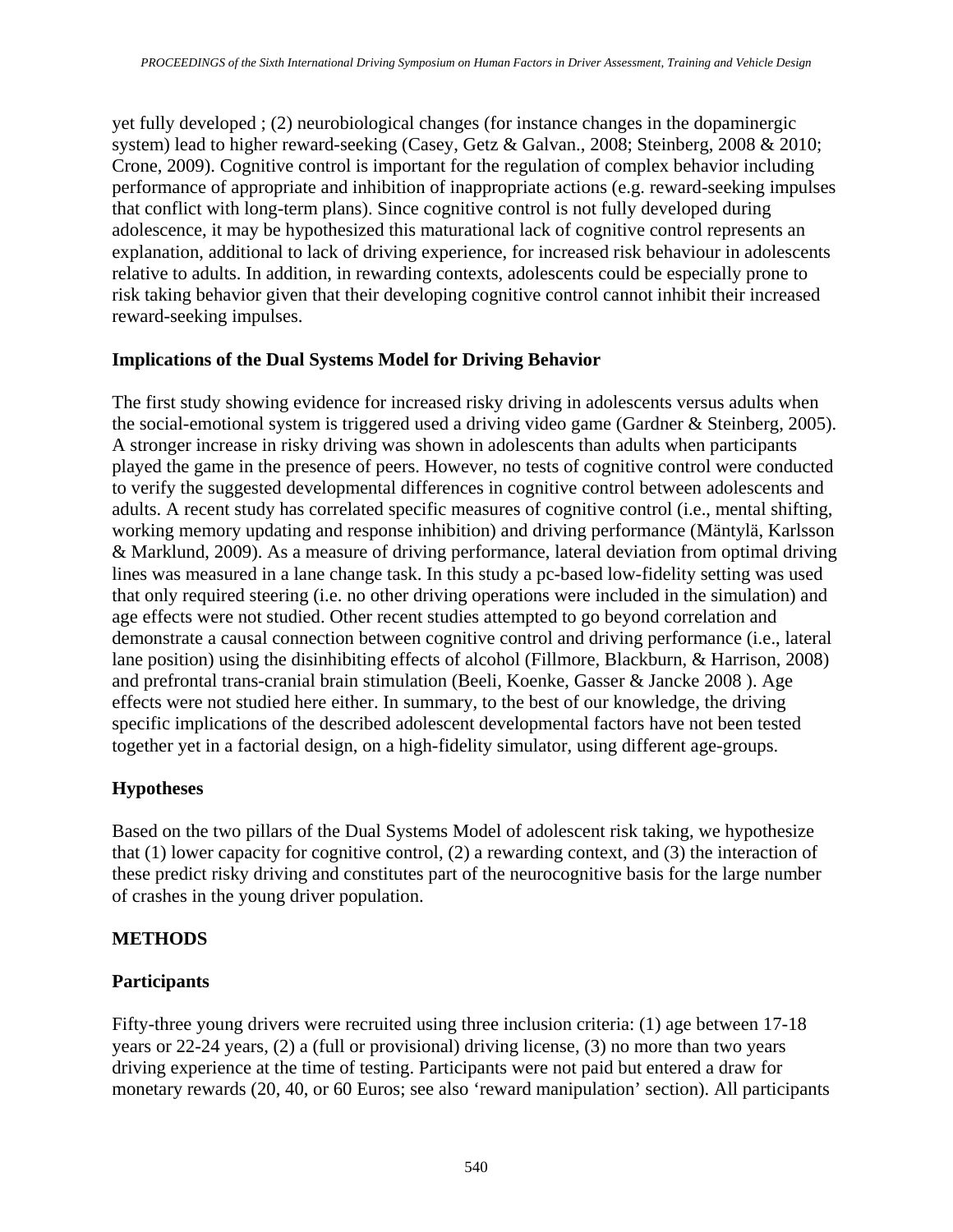gave informed consent; had normal/corrected-to-normal vision and none suffered from simulator sickness. Participants were divided into two groups based on their age (n=31, mean age 17.9 years, 21 men; n=22, mean age 22.6 years, 15 men). These groups were matched in terms of gender ratios and driving experience (i.e., a third of each group were provisionally licensed novice drivers, and there was no statistically significant difference in the amount of self-reported driving done by the 17-18 year-olds (5411 km/year) and the 22-24 year-olds (5316 km/year);  $F(1,51)$  < 1, p = .096). In the analyses of red light running, six participants' (two 17-18 year-olds, four 22-24 year-olds) data fell outside the tripled inter-quartile range and were excluded from the analyses as outliers.

### **Driving simulator**

The experiment was conducted on a fix-based STISIM M400 driving simulator (System Technology Inc. Hawthorne, CA) with a force-feedback steering wheel, an instrumented dashboard, brake and accelerator pedals. The visual environment was presented on three computer screens (each with 1280 x 800 pixels resolution and 60Hz refresh rate) with rear view and side-view mirror images. Data were collected at frame rate.

### **Stop signal paradigm**

As a standard laboratory measure of response inhibition (and thus cognitive control), the stop signal paradigm was used (Logan & Cowan, 1984; for a review, see: Verbruggen & Logan, 2008). This task included two practice sessions (40 trials each) and one experimental session (96 trials). In each of the sessions, a two**-**choice reaction time task was used requiring participants to press a button (left or right) in response to a stimulus (an 'X' or an 'O') presented centrally on screen. In each trial after 1000 ms, a fixation cross was presented for 500 ms. Then the stimuli were presented for 1000 ms and required a response between 150-1000 ms after onset. This first practice session served to determine the individual speed level for each participant, to be used as a reference in the second practice and experimental session. In the second practice and experimental session, in the same two-choice reaction time task on a randomly selected 25% of the trials, an auditory stimulus (1000 Hz, 70 dB, 100 ms) was presented in addition to the visual primary-task stimulus. Presentation of this tone designated that the subject was to refrain from responding to the stimulus on that trial. Importantly, the time interval between the stimulus and the stop-signal was initially set 50 ms below participants' individual speed level. Subsequently the interval varied dynamically according to a staircase tracking algorithm, to converge on a stop-signal delay at which the probability of stopping is 50%. Stop-signal delay was increased by 50 ms if the response was withheld and decreased by 50 ms when it was not.

#### **Scenarios**

The Simulated Driving Task consisted of two practice sessions that served as a warm-up and two experimental sessions. The scenario presented in the experimental sessions was a 28 kilometer daylight driving scenario on a two-lane road with bidirectional traffic, including both inner- and outer-city sections with a speed limit of 50 and 90 km/hour respectively. Twelve critical events were presented (e.g., a pedestrian crossing the road, a car suddenly appearing from behind a building and pulling back at the street). Critical events were calibrated such that crashes could be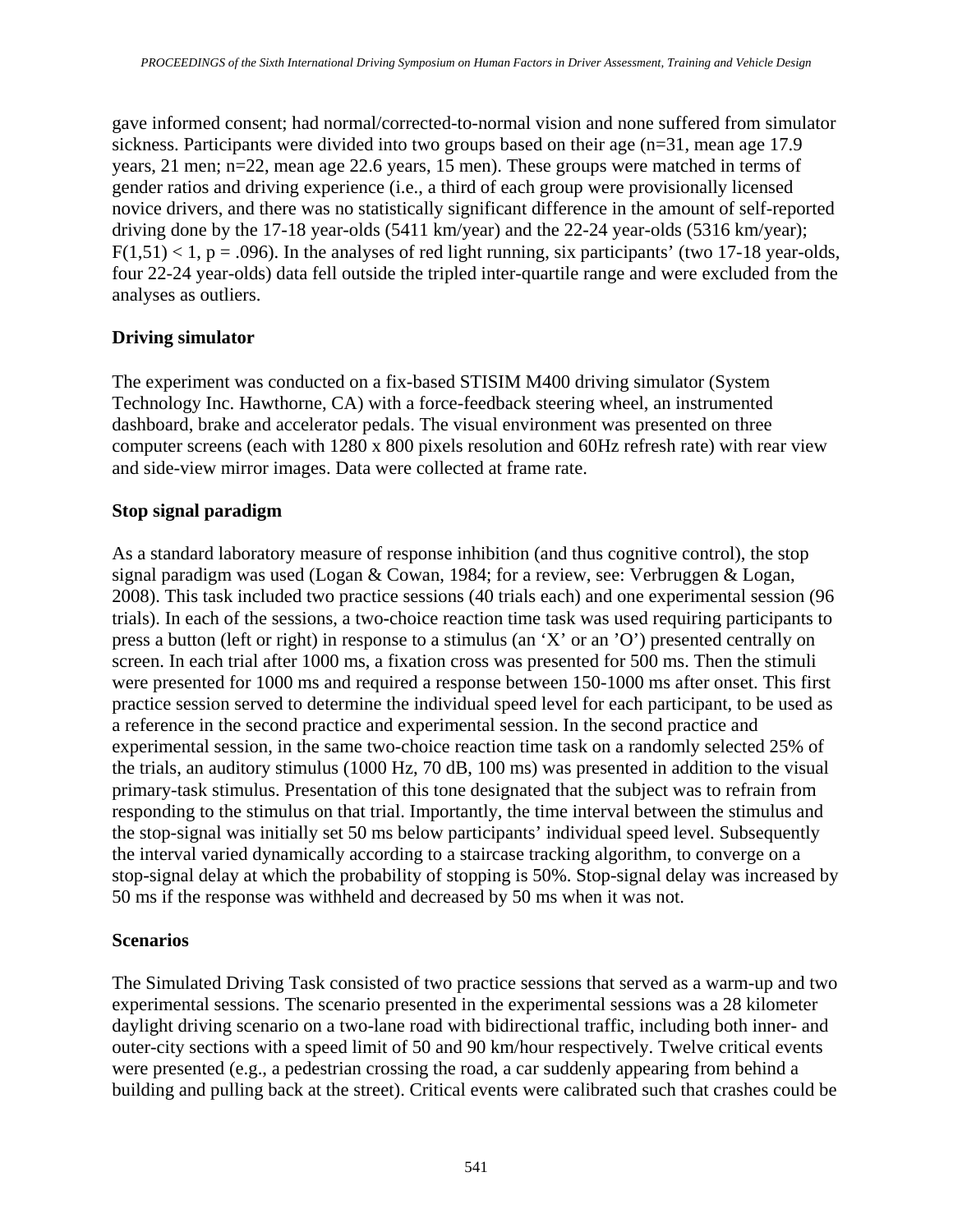avoided by braking (when driving at speed limit) or steering around the obstacle. Apart from the critical events, other vehicles were presented on the roadway at random intervals but required no passing or braking on the part of the driver. In the scenario, participants had to drive through 18 intersections equipped with traffic lights (red n=10; green n=4; yellow n=4 in randomized order).

### **Reward manipulation**

For the first trip, participants were instructed to drive as they would normally do. For the second trip, response conflict was introduced by providing monetary reinforcement for quickly completing the drive, but also for driving safely and not making any violations (i.e., stopping at a red light, not crossing a full line) or collisions (Fillmore et al., 2008). It was explained that participants could increase their chances of earning money by completing the trip in the shortest finish time, but for each violation (except speeding) or collision, one minute of penalty time would be imposed. To provide a point of reference, participants were informed that this trip was of similar length as the first trip and they were told their finish time of the first trip. Travel time was projected on screen during the second trip. In line with Fillmore et al (2008), we chose not to balance the order and always presented the trip without reward first.

### **Data collection and analysis**

*Stop signal reaction time (SSRT).* The SSRT was calculated by subtracting the stop signal delay from the reaction time (Verbruggen & Logan, 2008). The shorter the SSRT, the higher inhibitory control is thought to be. To determine if the two groups were different in terms of response inhibition, SSRT was analyzed in an ANOVA with age as between-subjects factor.

*Risky driving behavior.* Measures of risky driving included responses to critical events (number of collisions), speeding (percentage of total distance above the speed limit), red light running (number of times), and standard deviation of lateral lane position (SDLP). SDLP is a sensitive measure of driver impairment for example due to increased mental workload and various drugs (De Waard, 1996; Ramaekers, 2003). SDLP was also found to be a reliable characteristic of an individual's normal driving behavior; test-retest reliability measured from young and middleaged individuals are generally higher than r=0.75 (O'hanlon JF, Brookhuis K, Louwerens J, 1986). In the computation of SDLP, segments associated with lane changes were excluded. A multivariate analysis of variance (MANOVA) was conducted first to provide an overall measure of driver performance as a function of experimental conditions. Univariate statistical analyses were then carried out by entering the different measures of risky driving behavior as dependent measures into four separate repeated measures ANOVAs with within-subjects factor reward (2: no, yes), between-subjects factor age (2: 17-18 year-olds, 22-24 year-olds), and SSRT as a continuous predictor variable.

## **RESULTS**

## **Inhibition**

SSRT was significantly lower in the 22-24 year-olds (m=209ms; SD=37ms) than in the 17-18 year-olds (m=230ms; SD=25) (F(1, 51) = 4.860, p=.032) indicating that basic cognitive control (i.e. inhibitory control) still improves within the young driver population.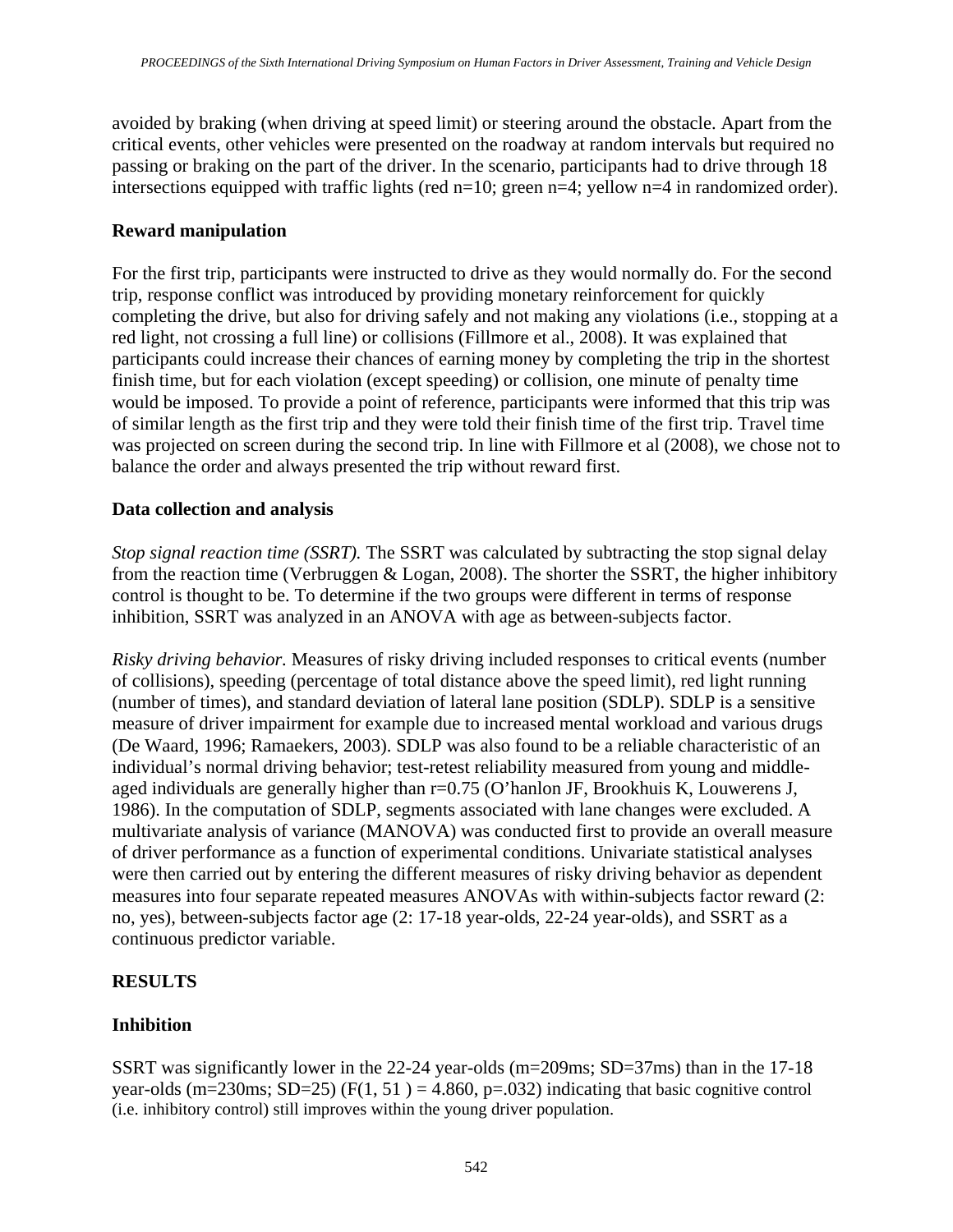### **Risk Behavior**

Results are presented in Table 1. The MANOVA revealed a main effect of Inhibition ( $F(4, 41) =$ 2.9, p = .03) and Reward (F(4, 41) = 16.5, p < .001) (all other F-values  $\leq$  1, p-values > .41).

*Response to critical events.* Although the number of critical events resulting in collisions was higher in 17-18 year-olds than 22-24 year-olds without and with rewards, there were no significant main or interaction effects for the critical events.

*Standard Deviation of Lateral Lane Position (SDLP).* There was no difference between the 17- 18 year-olds and 22-24 year-olds in SDLP without or with reward. Importantly, there was a main effect of inhibition. A correlation analysis between the measure of inhibition (SSRT) and SDLP indicated that with increased inhibitory control there was a decrease in SDLP (r=.443, p=.001). Unexpectedly, SDLP was smaller in the ride with than without the reward.

*Speeding.* The percentage of total distance drivers were speeding was higher in 17-18 year-olds than 22-24 year-olds without and with rewards, but the main effect of age was only marginally significant. In addition, following our expectations, speeding increased when participants were offered a reward relative to no reward (57.5 versus 39.6).

*Red light running.* Although red light running was more common in 17-18 year-olds than 22-24 year-olds in the ride without reward it was similar in the ride with reward. There was however no main effect of age or an interaction of age and reward. Following our expectations, red light running increased when participants were offered a reward relative to no reward (.68 versus .15).

|                                     | No reward   |              | Reward      |              | <b>Effects</b> |            |            |                |               |
|-------------------------------------|-------------|--------------|-------------|--------------|----------------|------------|------------|----------------|---------------|
|                                     | $17-18$ yr  | $22 - 24$ yr | $17-18$ yr  | $22 - 24$ vr | inhibition     | reward     | age        | inh. x<br>rew. | age x<br>rew. |
| <b>SDLP</b><br>(meters)             | $m = 294$   | $m = 292$    | $m = 279$   | $m = 256$    | $F=9.9$        | $F = 10.1$ | F<1        | F<1            | $F = 1.64$    |
|                                     | $SE = 013$  | $SE = 016$   | $SE = .011$ | $SE = 014$   | $p=.003$       | $p=.003$   | $p = 0.49$ | $p = 0.48$     | $p=0.21$      |
| Speeding<br>(% of distance)         | $m=44.5$    | $m = 34.7$   | $m=61.9$    | $m = 53.2$   | F<1            | $F = 33.3$ | $F = 2.9$  | F<1            | F<1           |
|                                     | $SE = 4.43$ | $SE = 5.3$   | $SE = 3.43$ | $SE=4.1$     | $p=.81$        | p<.001     | $p=.095$   | $p = 0.48$     | $p=.87$       |
| Red light running<br>$#$ of times)  | $m = .31$   | $m=0$        | $m = .67$   | $m = 70$     | F<1            | $F = 11.4$ | F<1        | F<1            | $F=1.1$       |
|                                     | $SE = .09$  | $SE = 12$    | $SE = 18$   | $SE = .23$   | $p=.61$        | $p=.002$   | $p=.39$    | $p=.73$        | $p=.30$       |
| Critical events<br>(# of accidents) | $m=5.8$     | $m=4.7$      | $m=5.6$     | $m=4.7$      | $F = 1.26$     | F<1        | $F = 2.15$ | $F = 1.12$     | F<1           |
|                                     | $SE = 46$   | $SE = .55$   | $SE=.55$    | $SE = .66$   | $p = 27$       | $p=.77$    | $p = 15$   | $p = 0.29$     | $p=.80$       |

| Table 1. Means (m) and standard errors (SE) of risky driving behavior by age group and reward condition, |
|----------------------------------------------------------------------------------------------------------|
| and univariate statistical effects                                                                       |

\*significant effects in bold

# **CONCLUSION**

The results show that inhibitory control still improves beyond the age of 18. Although improvements were demonstrated on various measures of inhibitory control (e.g. stroop-, antisaccade-task) in the field of cognitive neuroscience, to the best of our knowledge these improvements were not demonstrated to extend beyond 18 years (Bunge & Crone, 2009).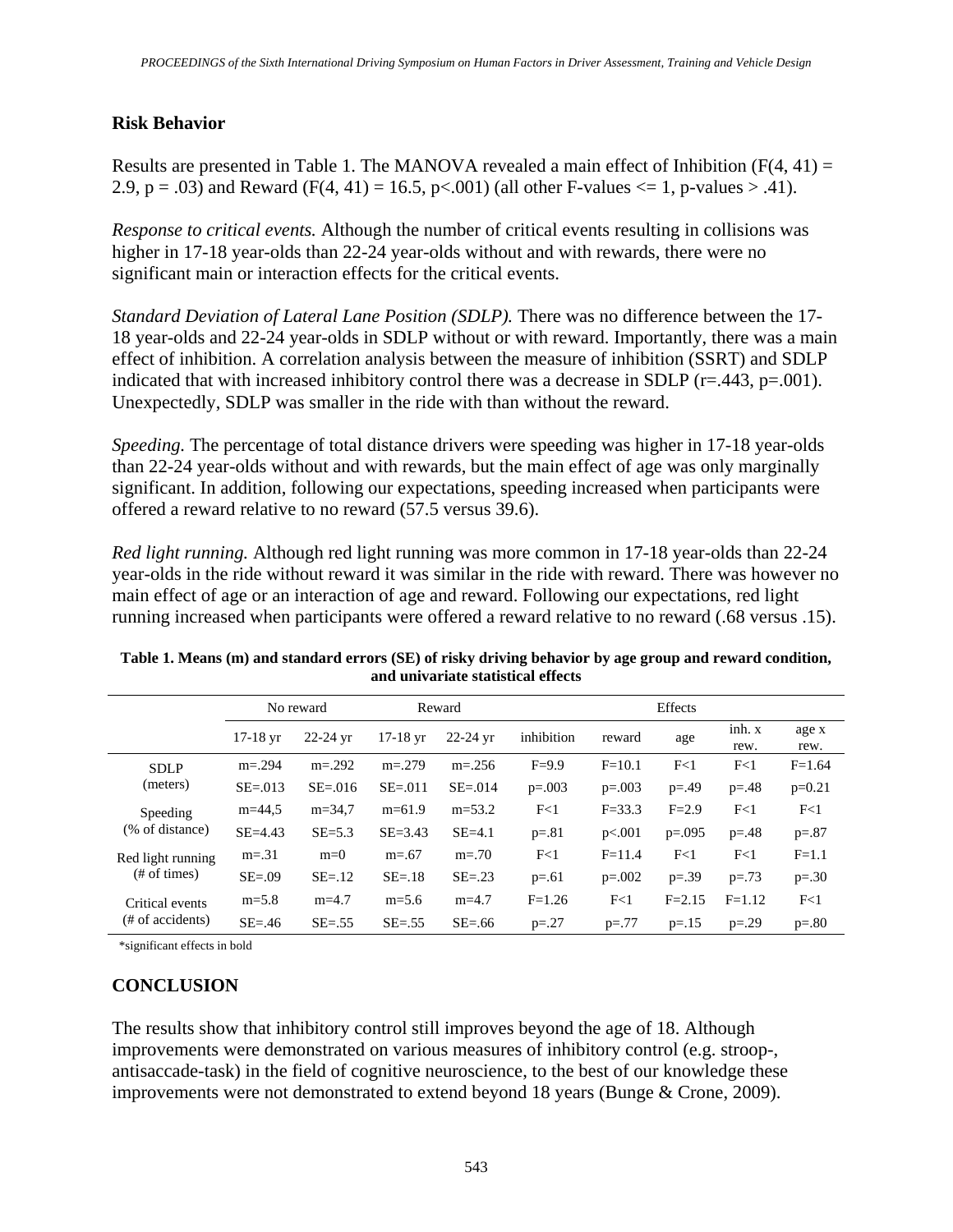In line with our hypothesis that lower capacity for cognitive control predicts risky driving, lowered inhibitory control had a driving specific effect: young drivers with lower inhibitory control (SSRT) drove with higher SDLP. Mäntylä et al. also studied the relationship between driving performance (i.e. lane change accuracy) and cognitive control but only found a significant overall correlation between driving performance and 'working memory updating' – another component of cognitive control. The difference between their and our results might be due to the fact that they used a rudimentary lane changing task in a low-fidelity setting that required no other driving operations than from maneuvering the steering wheel whereas here a more complete driving scenario was implemented on a high-fidelity simulator.

The results also showed support for our hypothesis that a rewarding context predicts risky driving since speeding and red light running occurred more often in the trip with than without reward. Congruently, Gardner & Steinberg found that peer-presence (i.e., a potential source of reward) leads to increased risk taking in a driving context (Gardner & Steinberg, 2005). However they only studied red-light-running behavior and did so in a highly simplified video game where participants could only control a single response key to activate the brakes of a car that they saw from a third-person view. Our findings thus add to the existing literature by showing the effect of a monetary reward (versus peer presence), including different types of risk behavior, and using a more realistic setting in a high fidelity simulator. The unexpected effect of reward on SDLP might be the result of a learning effect due to not balancing the order of trips across subjects. This part of the procedure was derived from Fillmore et al. (2008) that always presented the trip with reward as second trip. Although not significant, their results show a similar decrease of SDLP in the second trip.

With regard to the hypothesized interaction between reward and inhibitory control, the effects of reward on risky driving behavior were not further modified by our measure of inhibitory control. Fillmore et al. (2008) showed that an increase in SDLP in a session with (vs. without) alcohol was even more pronounced when a reward was offered and concluded that this was due to the disinhibitory effect of alcohol. Possibly variance in inhibitory control in our study was not large enough for such an interaction to occur. Unfortunately Fillmore et al. used another measure of inhibition which complicates a direct comparison of our inhibition effects. As inhibitory control increases linearly with aging (Casey et al., 2008), a comparison of age ranges within adolescence that are further apart probably would increase between-group differences in inhibition. However, selection of age ranges in the present study was limited by licensing age, which is 17 in Belgium. Still we might increase the difference by solely selecting 17 year-olds in the youngest group. An alternative strategy might be to include different measures of inhibition as measures might differ in terms of sensitivity. However, future research is necessary to resolve these issues.

*Applications.* Recent research has shown that cognitive control functions are flexible and can be trained, leading to improvements in performance (Cassavaugh & Kramer, 2009). To date, driver training or interventions could not be designed to target exact neurocognitive mechanisms. By pinpointing the cognitive and affective mechanisms of risky driving behavior (i.e. the role of inhibitory control and rewards), these can become specific targets of improvement in future driver training programs aimed at safe driving and the decrease of fatalities.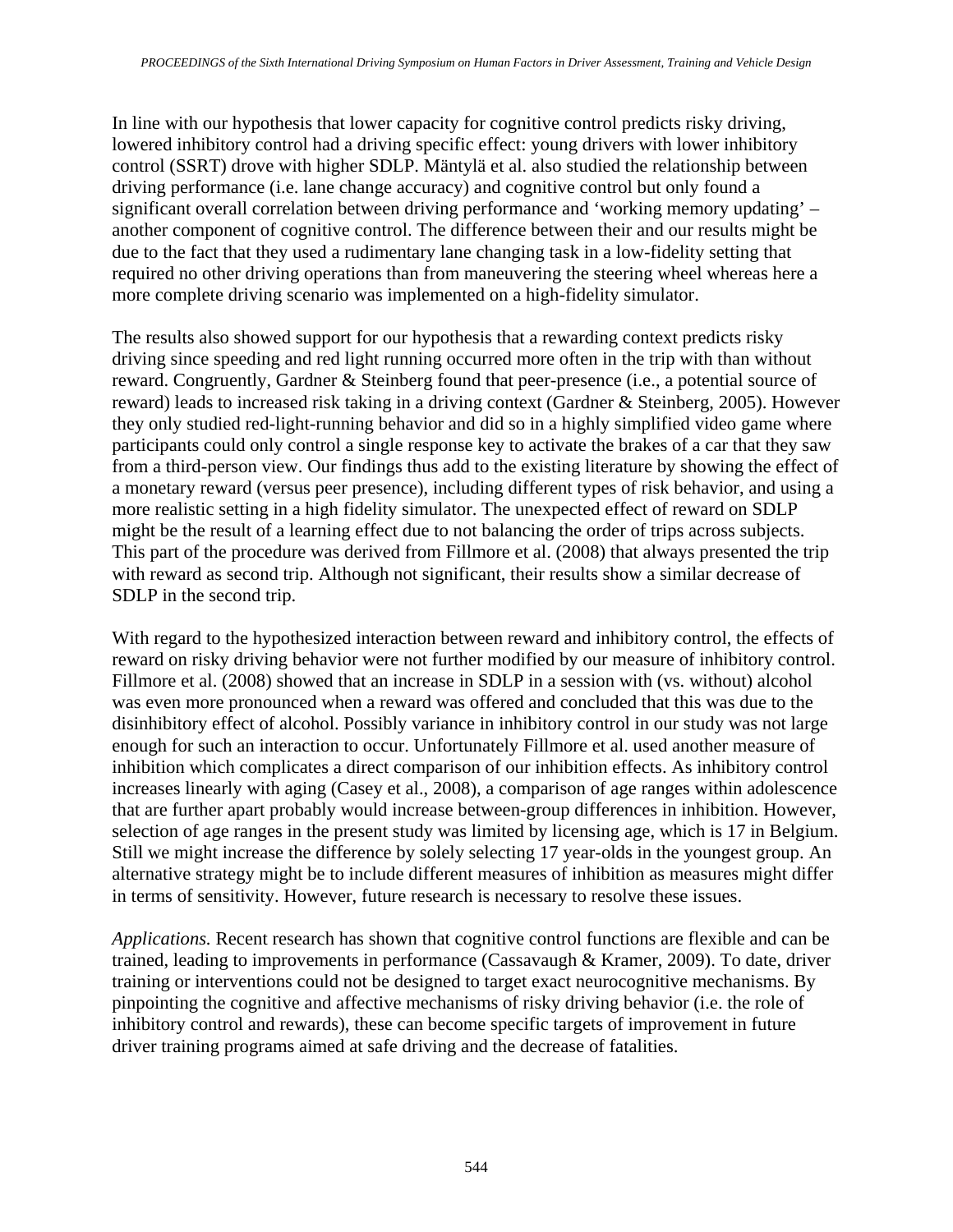## **ACKNOWLEDGEMENTS**

We would like to thank Ron Hellenbrand and Dirk Roox for technical assistance and Kurt Marquet for his help in data collection.

### **REFERENCES**

- Beeli, G., Koeneke, S., Gasser, K., & Jancke , L. (2008). Brain stimulation modulates driving behavior. *Behavioral and Brain Functions, 4*(1), 34.
- Bunge, S.A. & Crone, E.A. (2009) Neural correlates of the development of cognitive control. In: *Neuroimaging in Developmental Clinical Neuroscience*. J. Rumsey, & M. Ernst, eds. New York: Cambridge University Press.
- Cassavaugh, N. D., & Kramer, A. F. (2009). Transfer of computer-based training to simulated driving in older adults. *Applied Ergonomics*, *40*(5), 943-952.
- Crone, E. A. (2009). Executive functions in adolescence: inferences from brain and behavior. *Developmental Science*, *12*(6), 825-830.
- De Waard, D. (1996). *The measurement of drivers' mental workload*. (Unpublished Doctoral Dissertation). University of Groningen, Haren, The Netherlands: University of Groningen, Traffic Research Centre.
- Fillmore, M. T., Blackburn, J. S., & Harrison, E. L. R. (2008). Acute disinhibiting effects of alcohol as a factor in risky driving behavior. *Drug and Alcohol Dependence*, *95*(1-2), 97-106.
- Evans, L. (2004). *Traffic safety*. Michigan: Science Serving Society.
- Gardner, M., & Steinberg, L. (2005). Peer influence on risk taking, risk preference, and risky decision making in adolescence and adulthood: an experimental study. *Developmental Psychology*, *41*(4), 625-635.
- Kweon, Y.-J., & Kockelman, K. M. (2002). Overall injury risk to different drivers: combining exposure, frequency, and severity models. *Accident Analysis & Prevention, 35*.
- Logan, G.D. and Cowan, W.B. (1984) On the ability to inhibit thought and action: a theory of an act of control. *Psychol. Rev. 91*, 295–327.
- Mäntylä, T., Karlsson, M.J., & Marklund, M. (2009). *Executive control functions in simulated driving*. Applied neuropsychology, 16, pp. 11-18.
- McKnight, A. J., & McKnight, A. S. (2003). Young novice drivers: careless or clueless? *Accid Anal Prev, 35*(6), 921-925.
- Ramaekers, J. G. (2003). Antidepressants and driver impairment: empirical evidence from a standard on-the-road test*. The Journal of Clinical Psychiatry,* 64(1), 20-29.
- Rhodes, N., Brown, B., & Edison, A. (2005). Approaches to understanding young driver risk taking. Journal of Safety Research, 36, 497-499.
- Steinberg, L. (2008). *A social neuroscience perspective on adolescent risk-taking*.Developmental Review, 28, pp. 78–106.
- Steinberg, L., Albert, D., Cauffman, E., Banich, M., Graham, S., & Woolard, J. (2008). Age differences in sensation seeking and impulsivity as indexed by behavior and self report: Evidence for a dual systems model. Developmental Psychology, 44, 1764–1778.